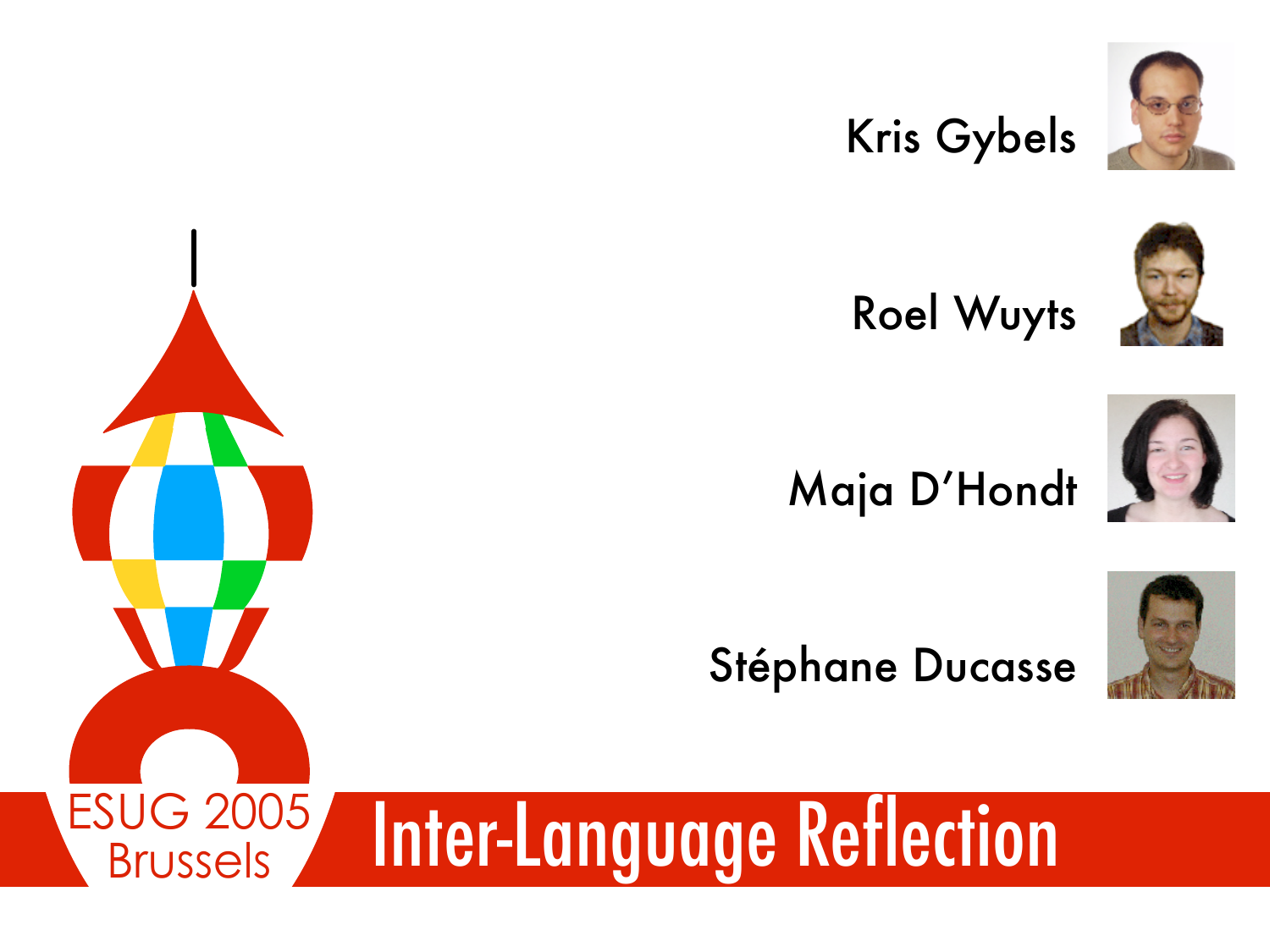### Executive Summary

#### Inter-Language Reflection = Linguistic Symbiosis  $+$ **Reflection**

#### SOUL « Smalltalk Agora « Java

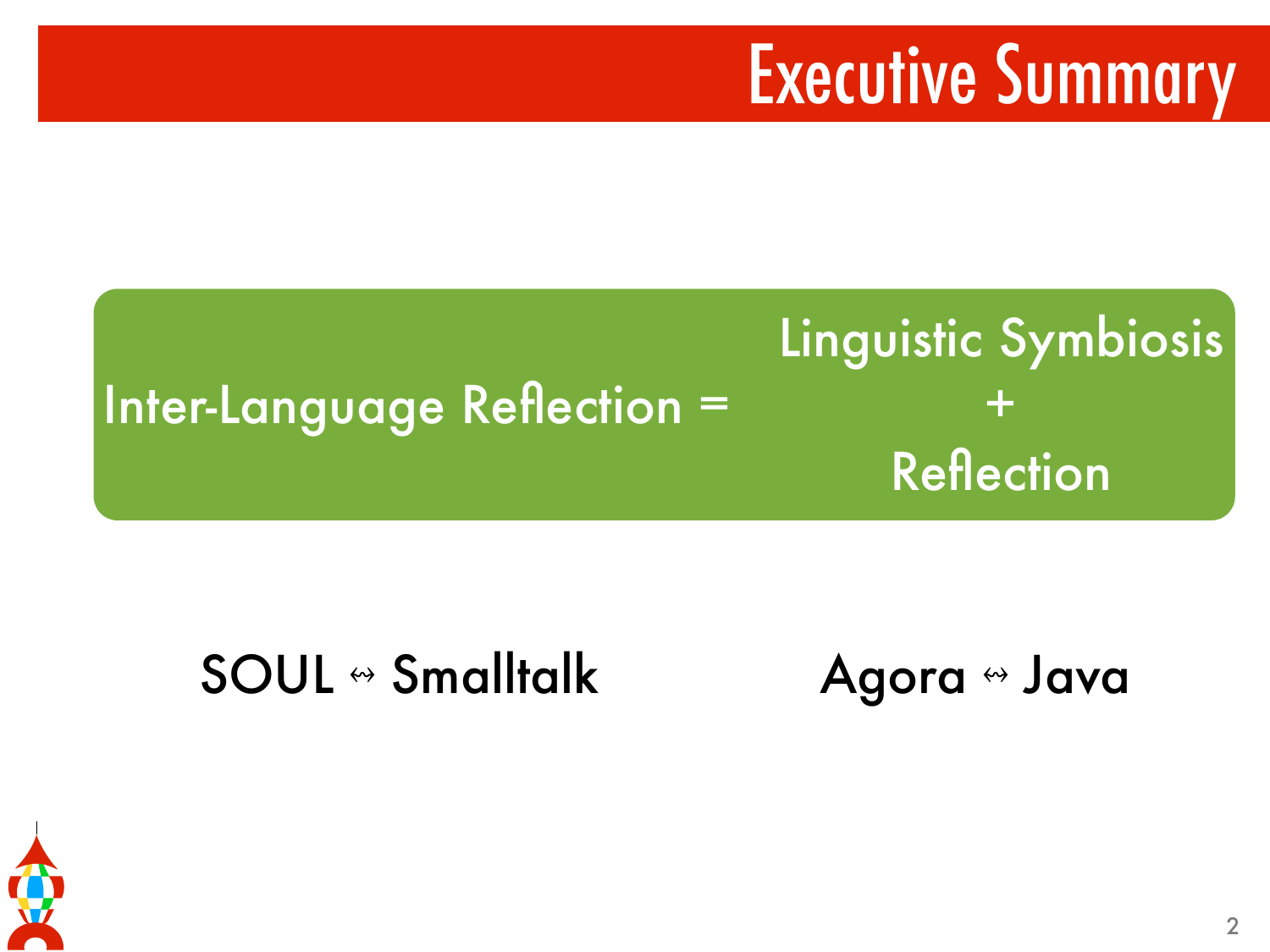### Meta-Programming: A Review

#### Programming Tools ▾ Meta Programming = "Programs about programs"

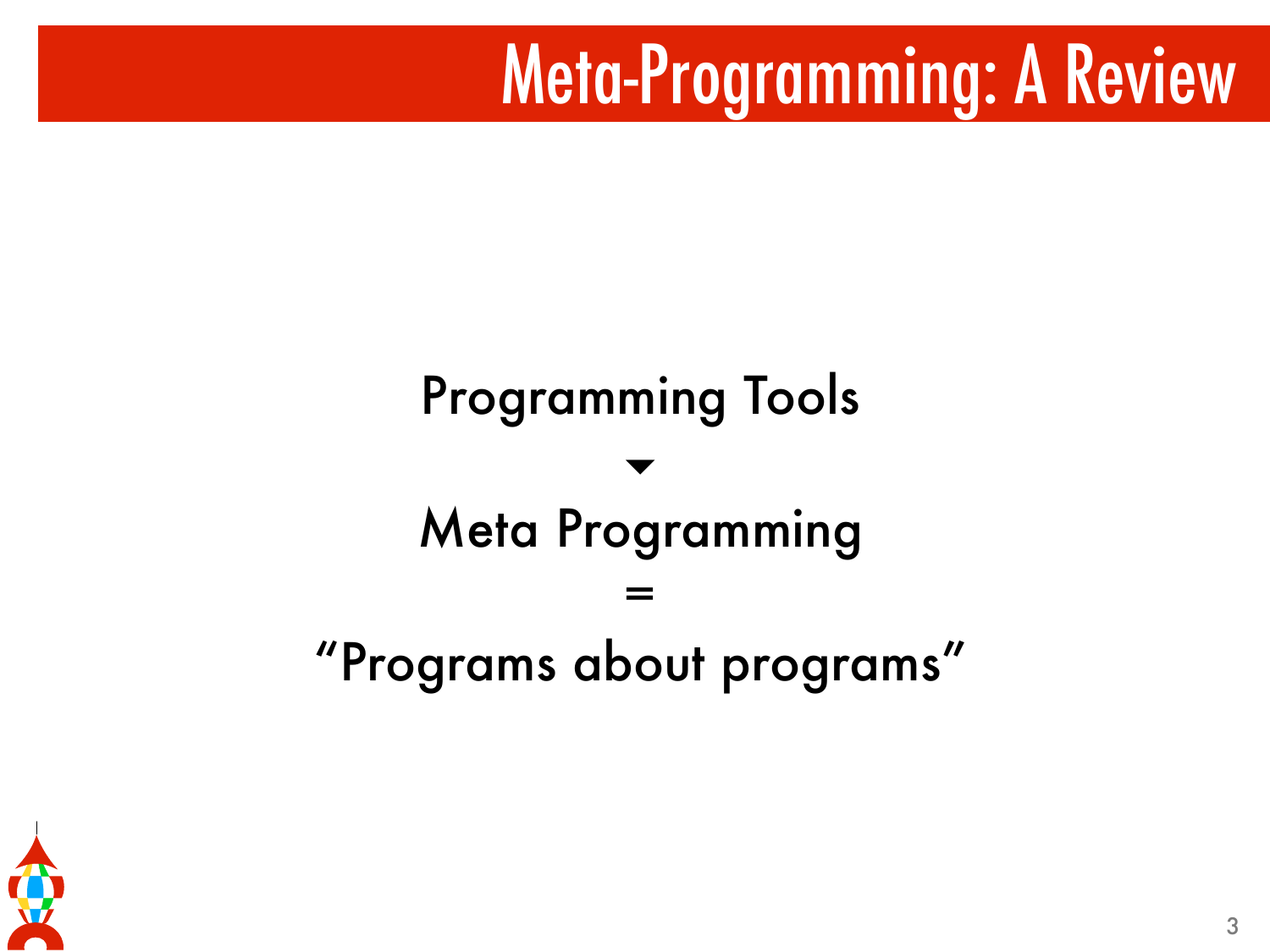### Different Base and Meta Languages



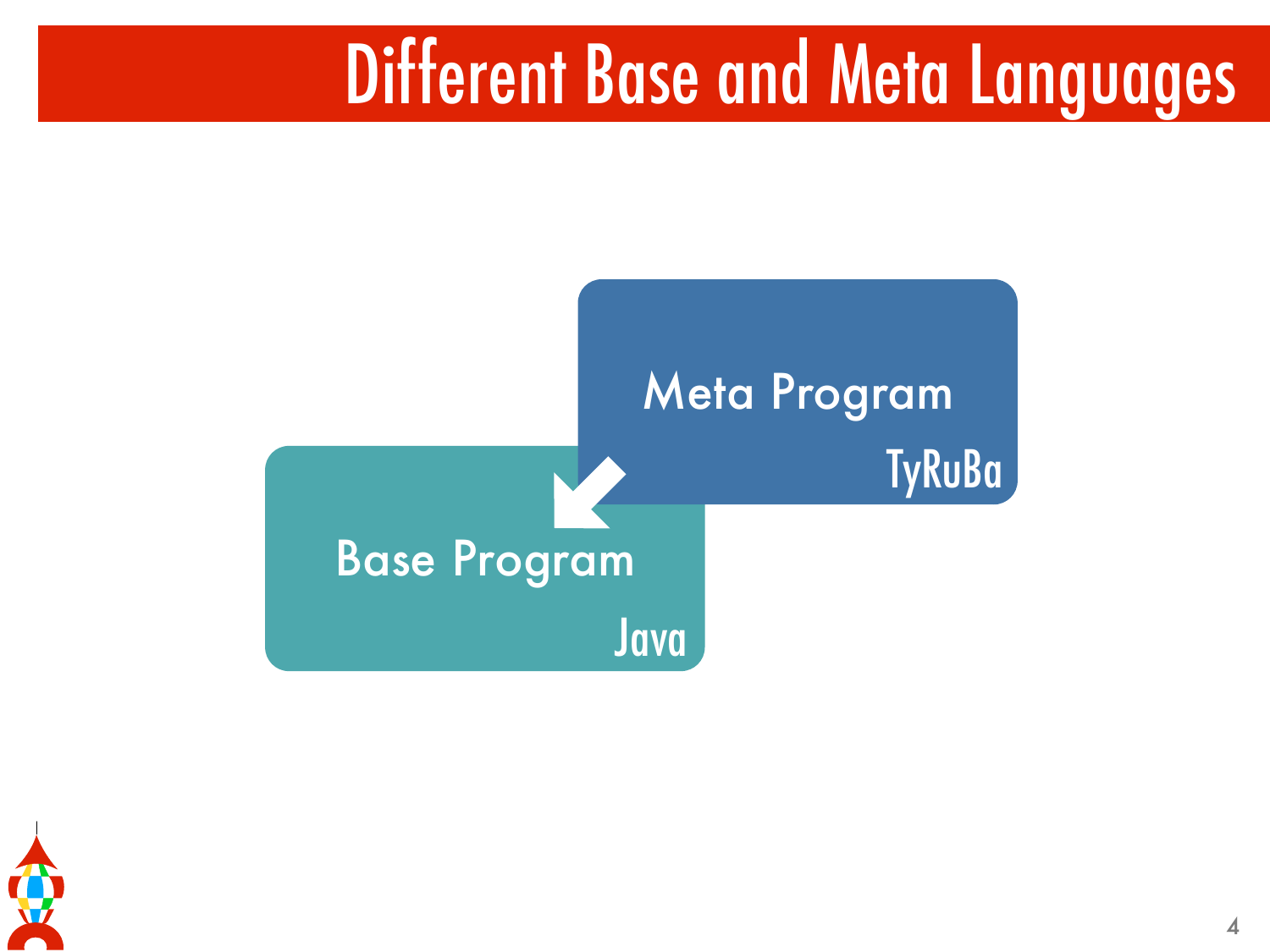# No Causal Connection

class Leaf extends Node { void accept(Visitor v) { v.visitLeaf(this); }

class Visitor { void visitLeaf(Leaf l); void visitBranch(Branch b); class(Leaf, Node). class(Branch, Node). class(Visitor, Object). method(Leaf,accept, ...). method(Node,visitLeaf, ...).

doubleDispatch(Class,Method) : visitor(Class) :-



}

}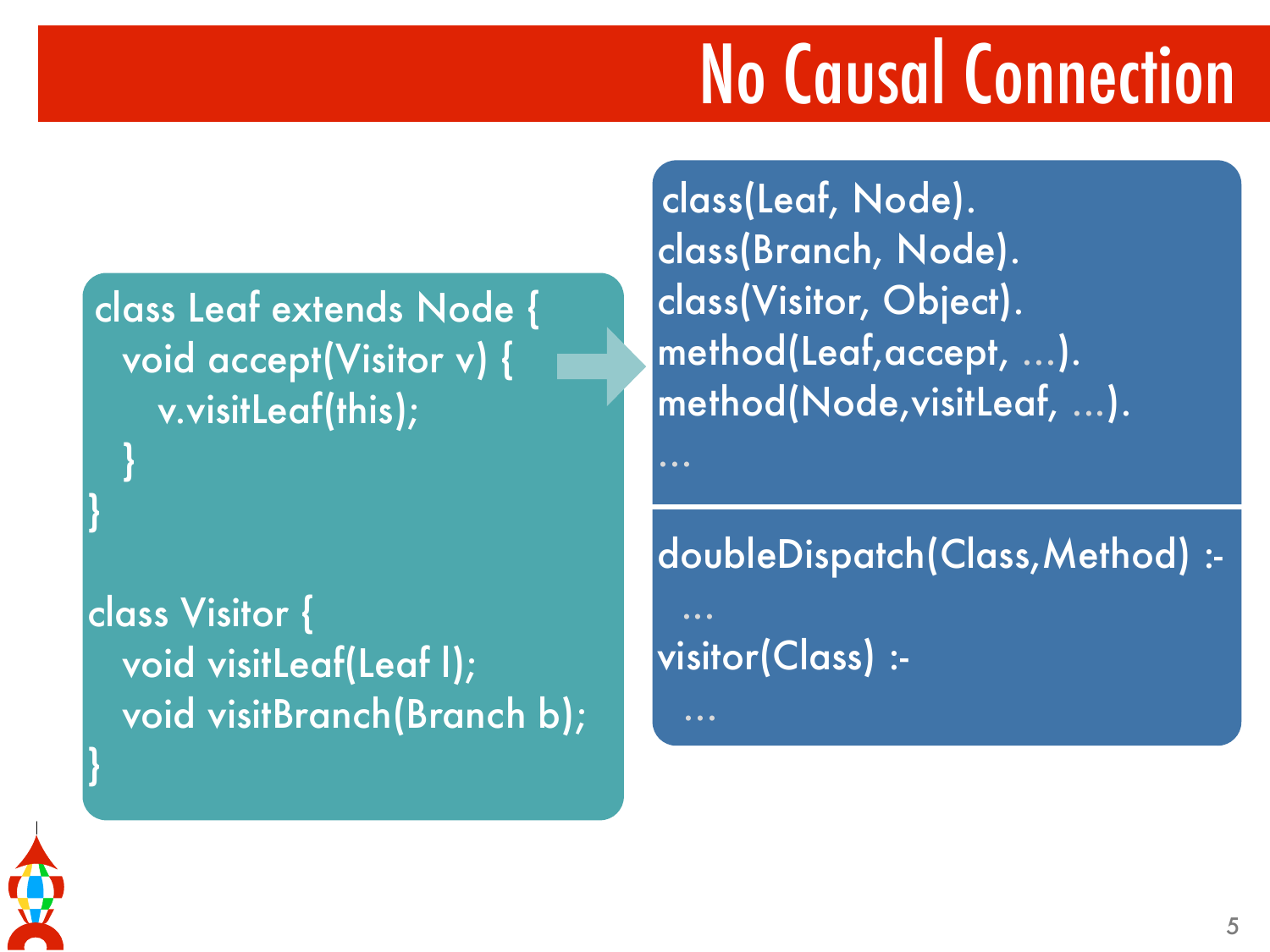### **Reflection**

#### MyOwnClass class>>compile: ... MyOwnClass class>>selectors ...

MyOwnClass>>makeNewMethod: unarySelector MyOwnClass compile: unarySelector asString ^ MyOwnClass selectors size

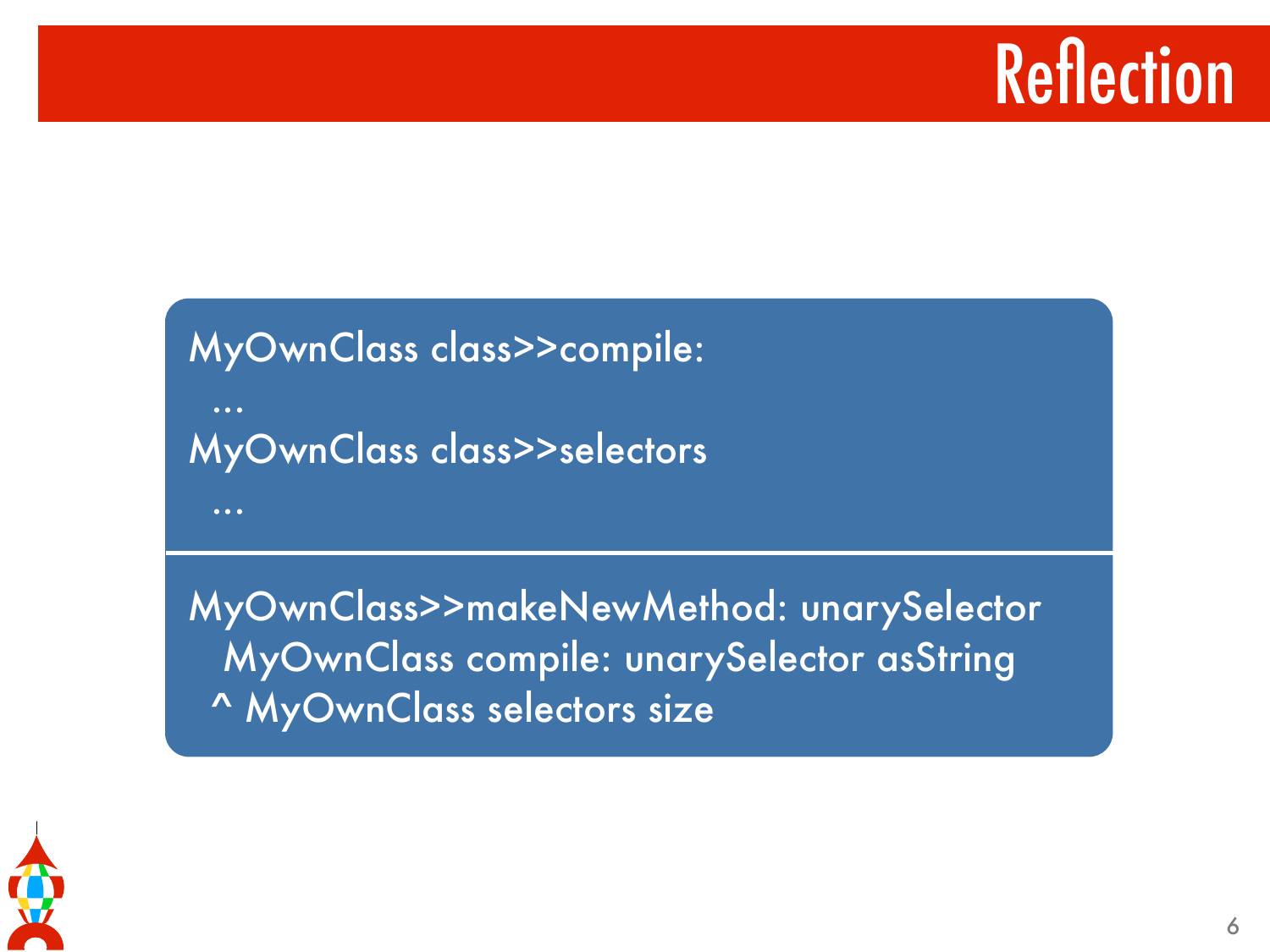### Introducing Inter-Language Reflection

Multi-Paradigm Meta Programming

Different Languages No Causal Connection

TyRuBa ↔ Java

#### **Reflection**

### Single Language Causal Connection

**Smalltalk** 

Inter-Language Reflection

Different Languages Causal Connection

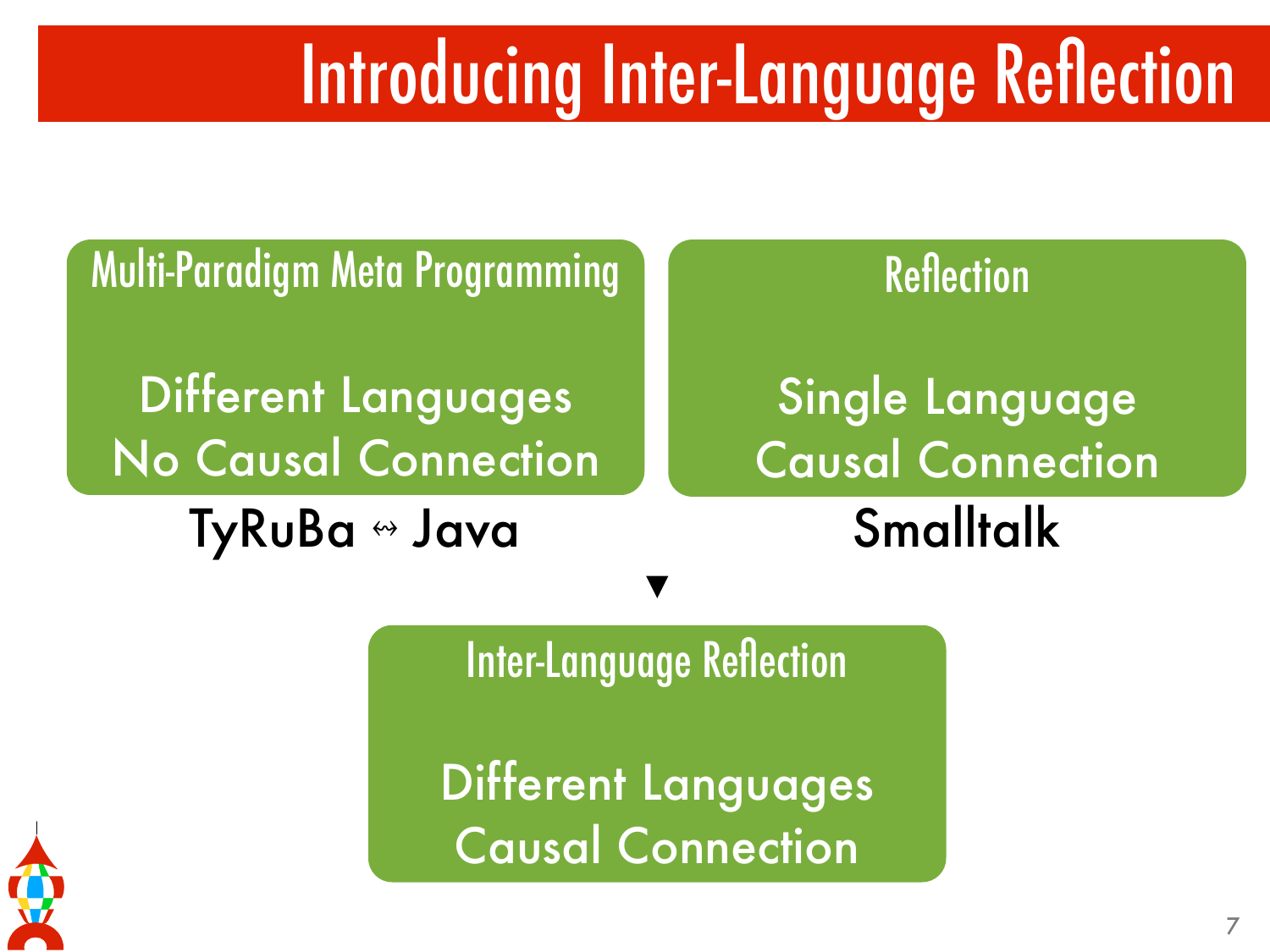### SOUL

8

MyOwnClass class(?c) if

 var(?c), member(?c, [ Class allInstances ]). class(?c) if nonvar(?c) [ ?c isKindOf: Class ]

sends(?c, ?rec, ?sends) if class(?c), method(?c, ?m), sendsTo(?m, ?rec, ?sends).

generateEmptyMethod(?class, ?name) if emptyMethodSource(?name, ?source), [(?class compile: ?source) = nil]

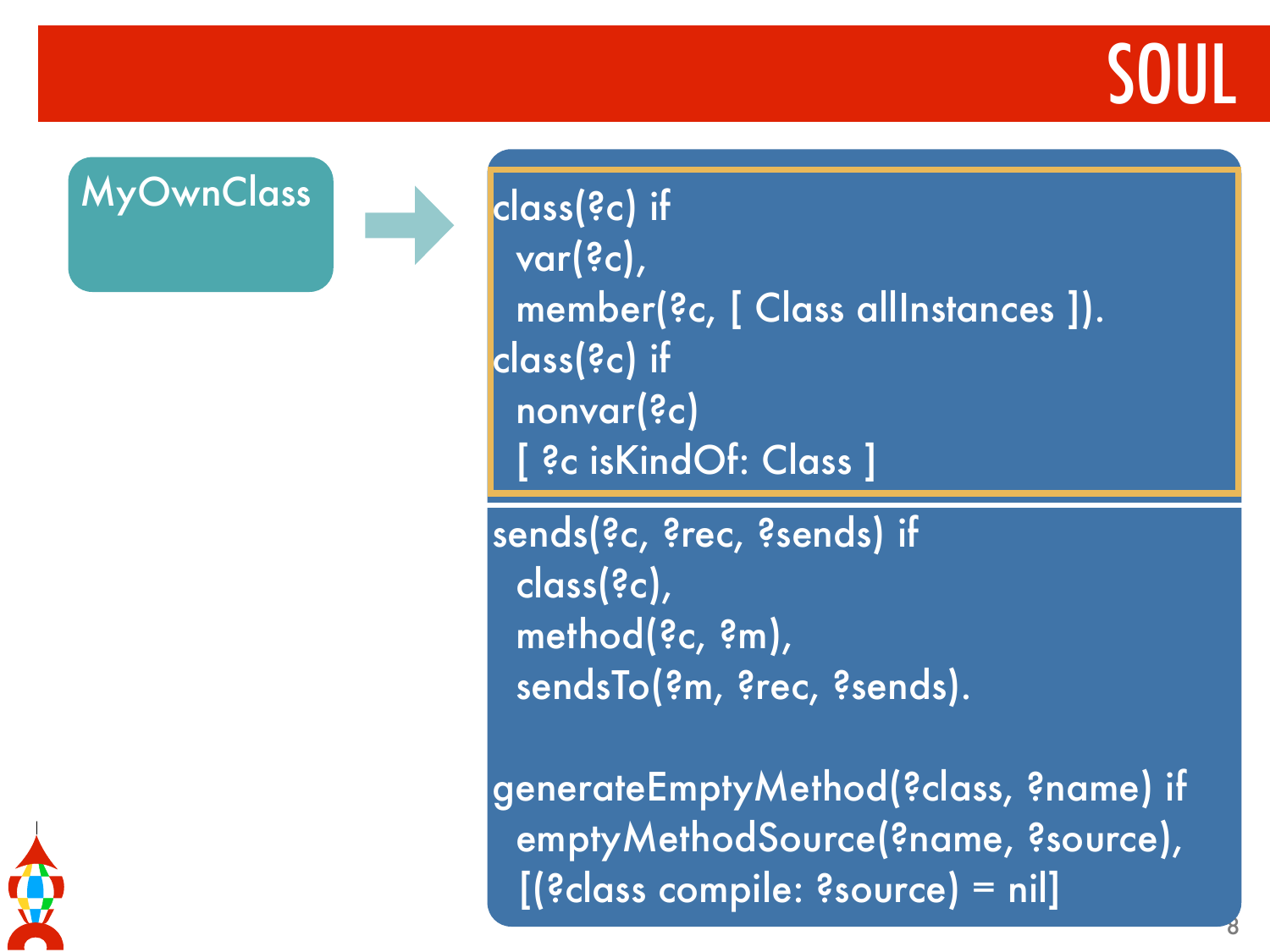# Understanding Inter-Language Reflection?

#### Implementation







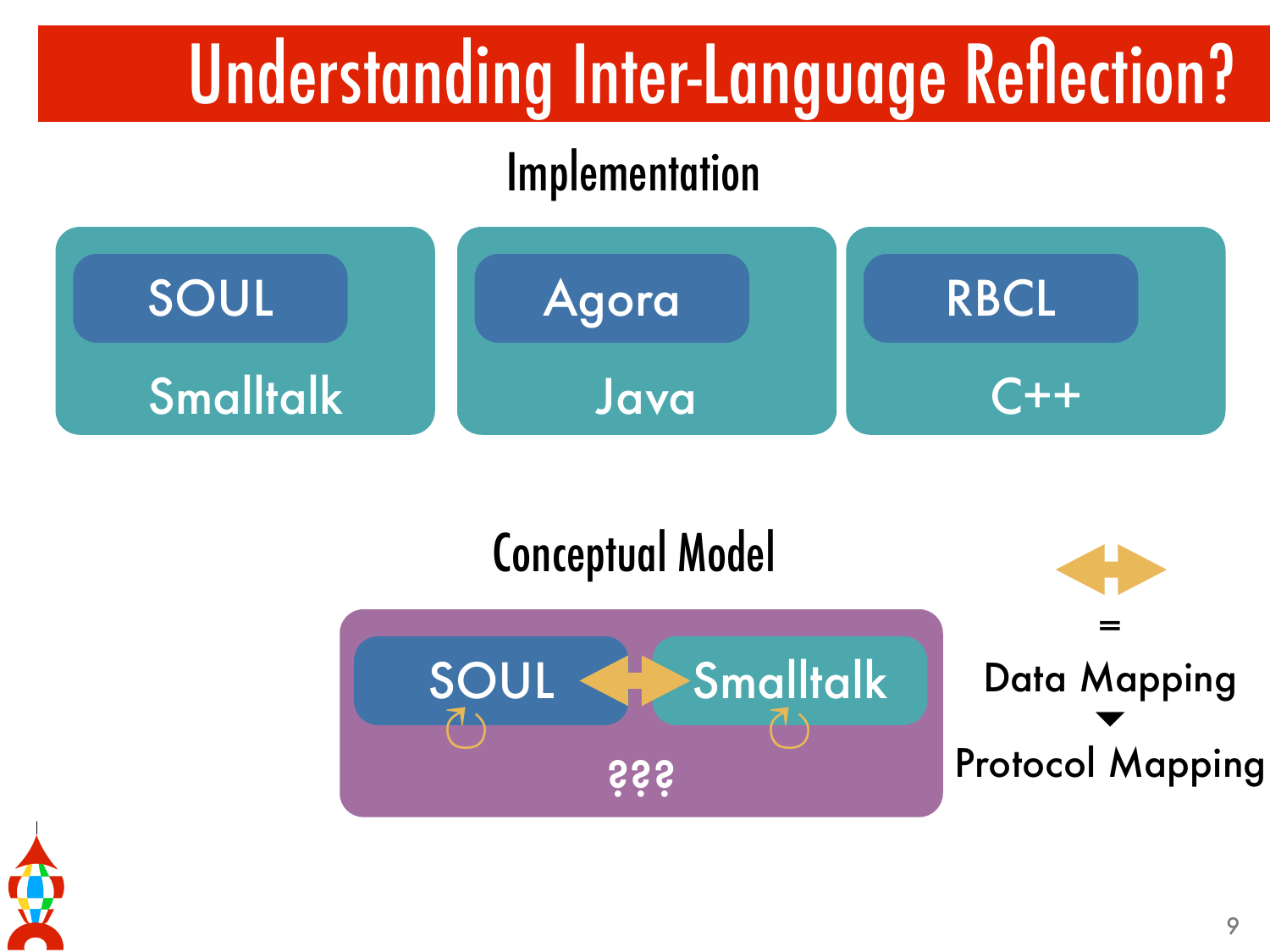# Data Mapping in Agora: Example

frame VARIABLE: ("java.awt.Frame" JAVA) new;

ok VARIABLE: ("java.awt.Button" JAVA) newString: "OK";

frame addComponent: ok;

```
okListener VARIABLE: [
```
implements METHOD:

(1 ARRAY: ("java.awt.event.ActionListener" JAVA));

replaces METHOD:

```
 ("java.lang.Object" JAVA);
```
actionPerformedActionEvent: e METHOD: {

 ("java.lang.System" JAVA) out printlnString: "Button Pressed!"; frame setVisibleboolean: false



}



ok addActionListenerActionListener: okListener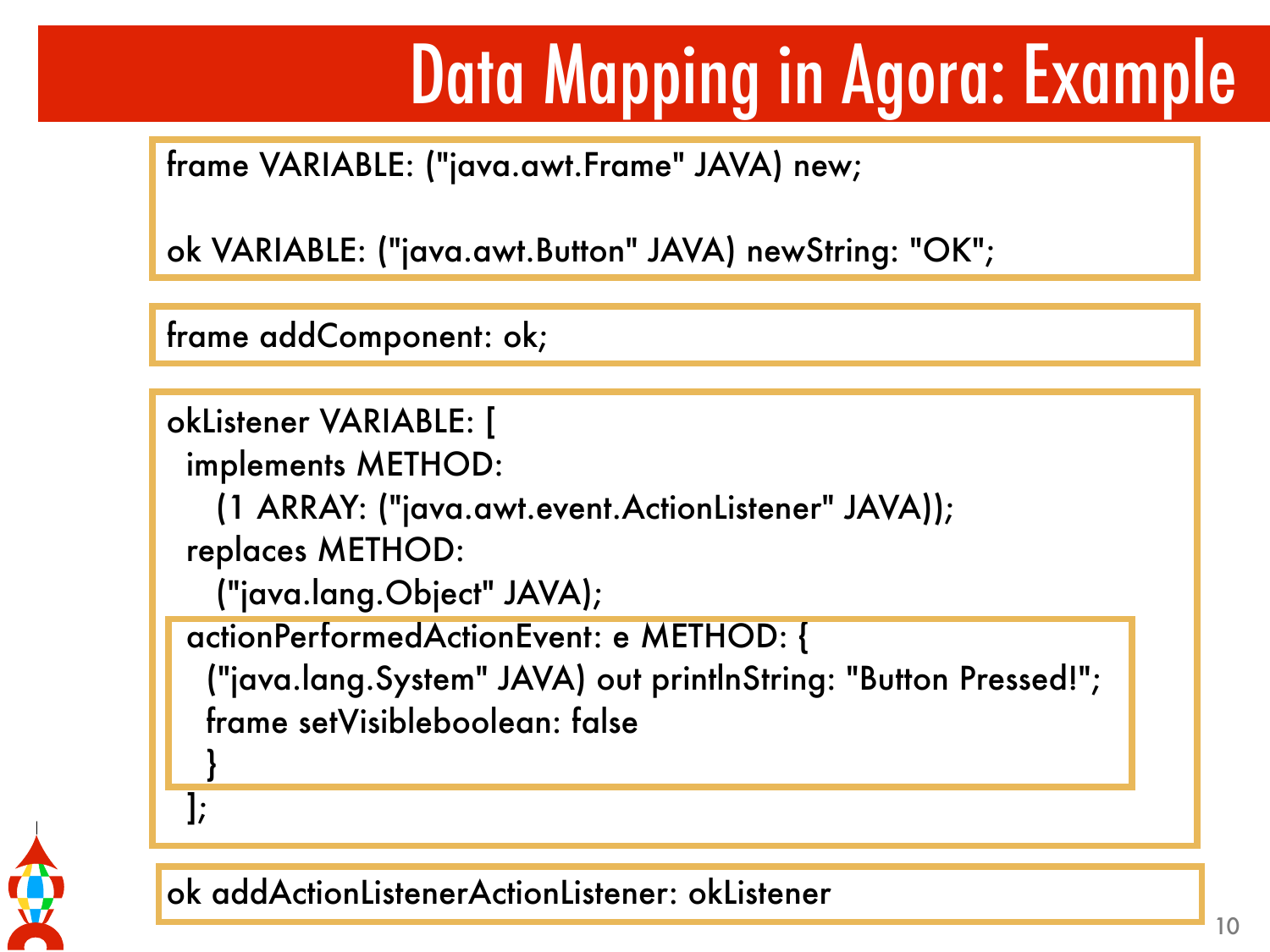## Data Mapping in SOUL

#### **business rules**



**business objects**

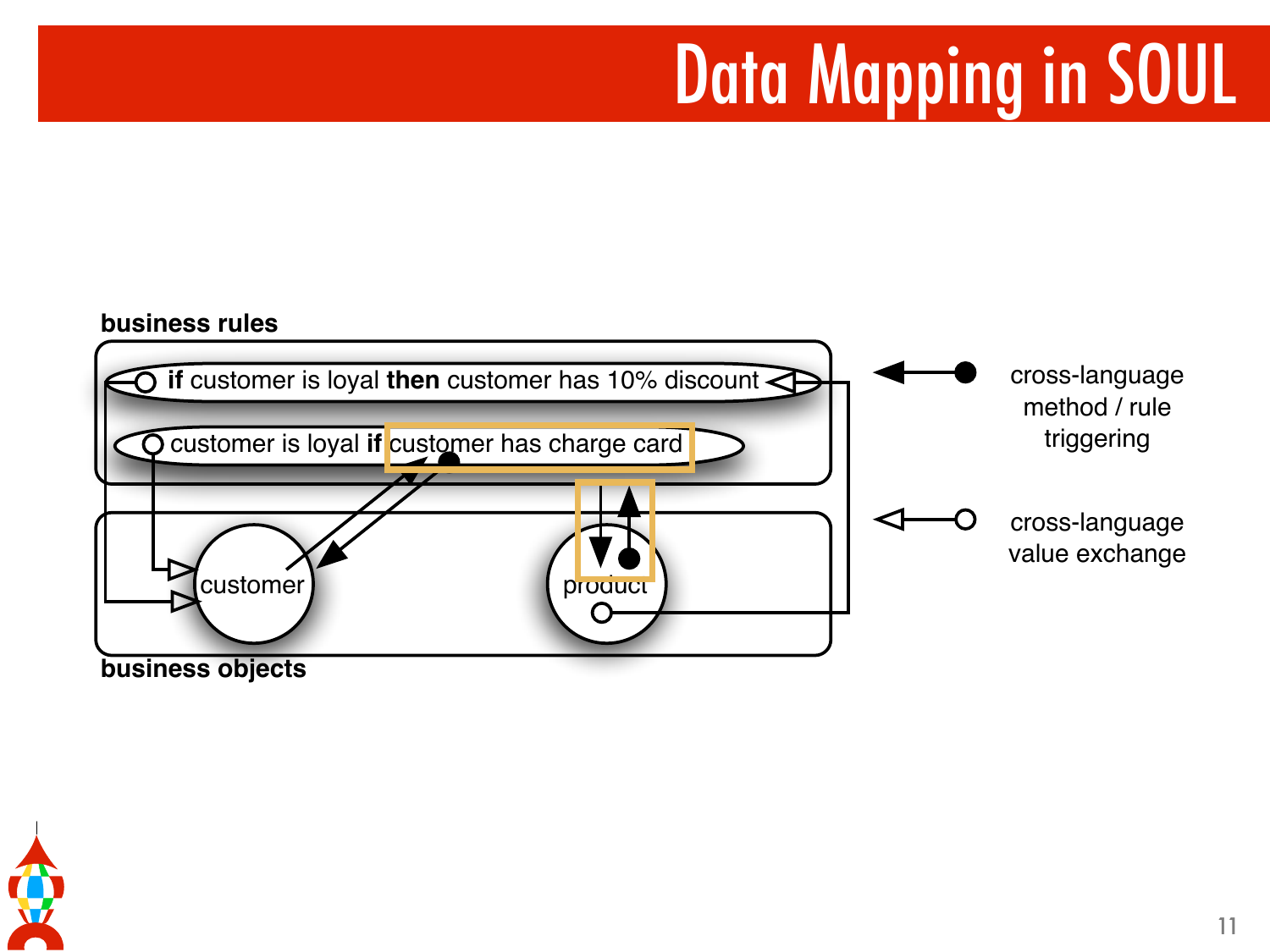# Data Mapping in SOUL

Product>>priceFor: aC | discounts |

 discounts := (SOULEvaluator withArguments: (Array with:  $\#$ cu with:  $#p$ .

discount(?customer, ?product, 10) if loyal(?customer). discount(?customer, ?product, 15) if student(?customer), educationalProduct(?product).

loyal(?customer) if [ ?customer hasChargeCard ].

evaluate: 'discount<sub>educational</sub> Product(?product) if educationalProduct(?product) if equals(?sectionitems, [ Section education products ]), [ ?sectionitems includes: ?product ]

 valuesForVariable: #discount. ^ price \* (100 - discounts max) / 100

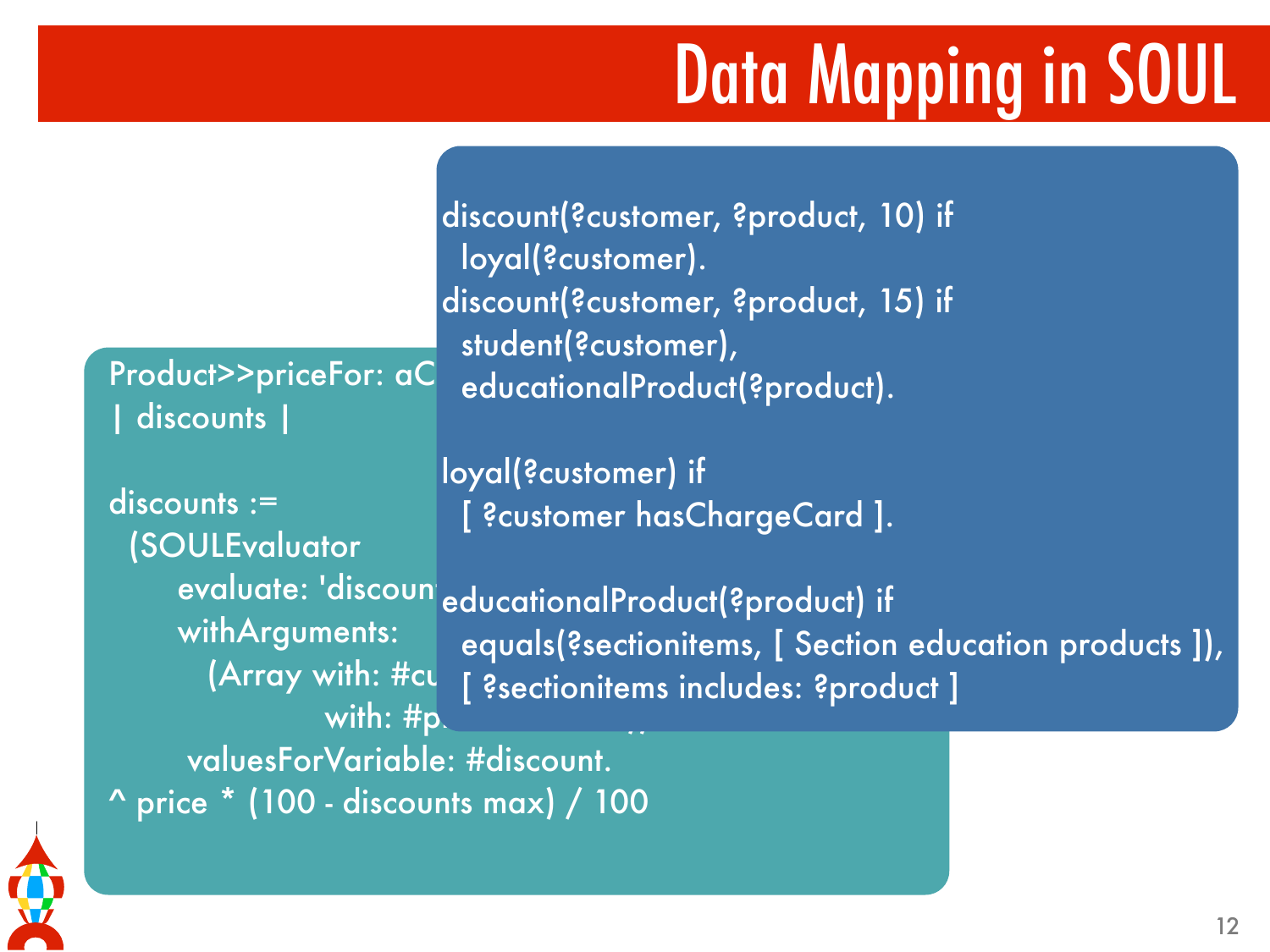# Protocol Mappings

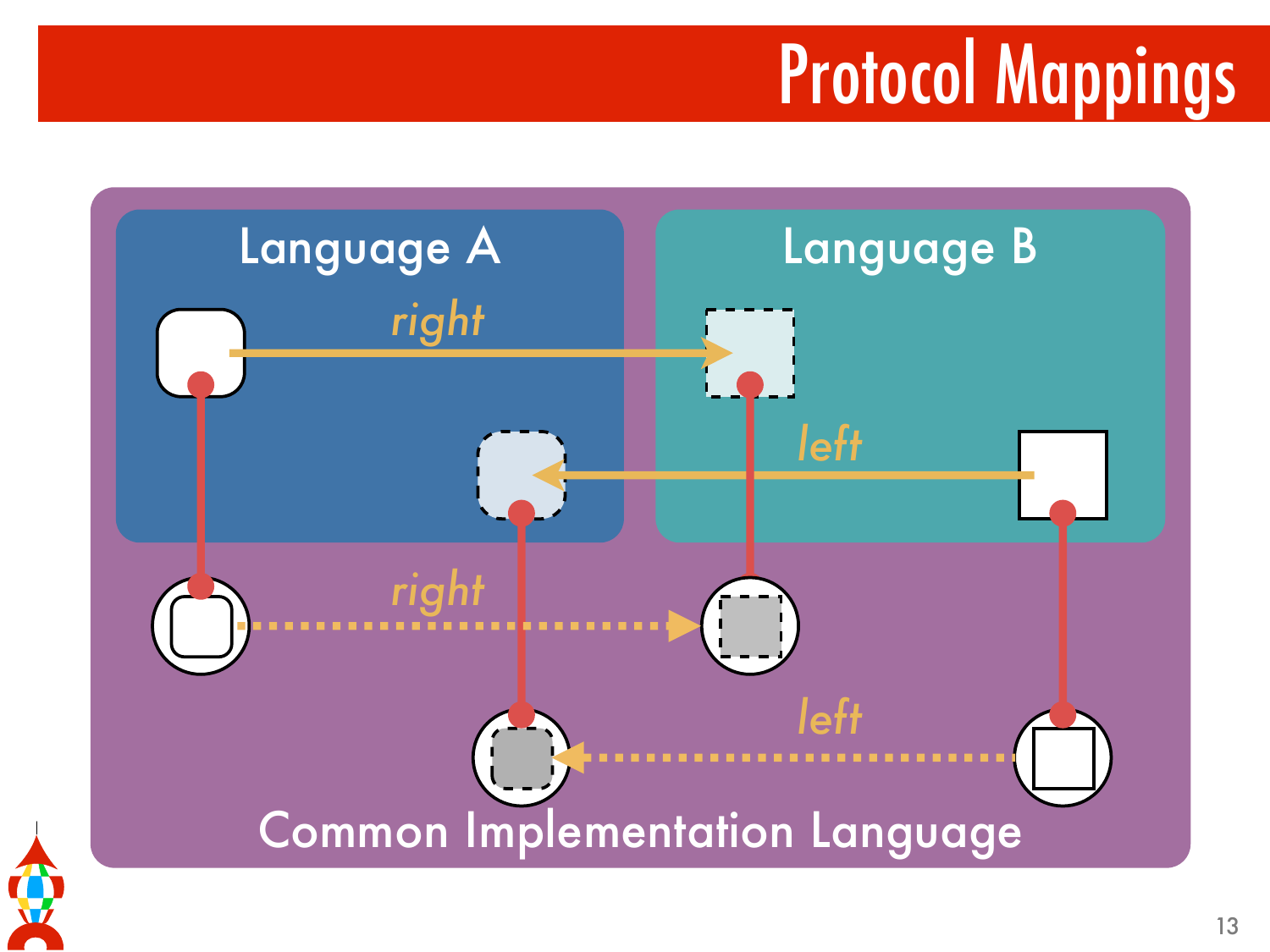### Agora « Java

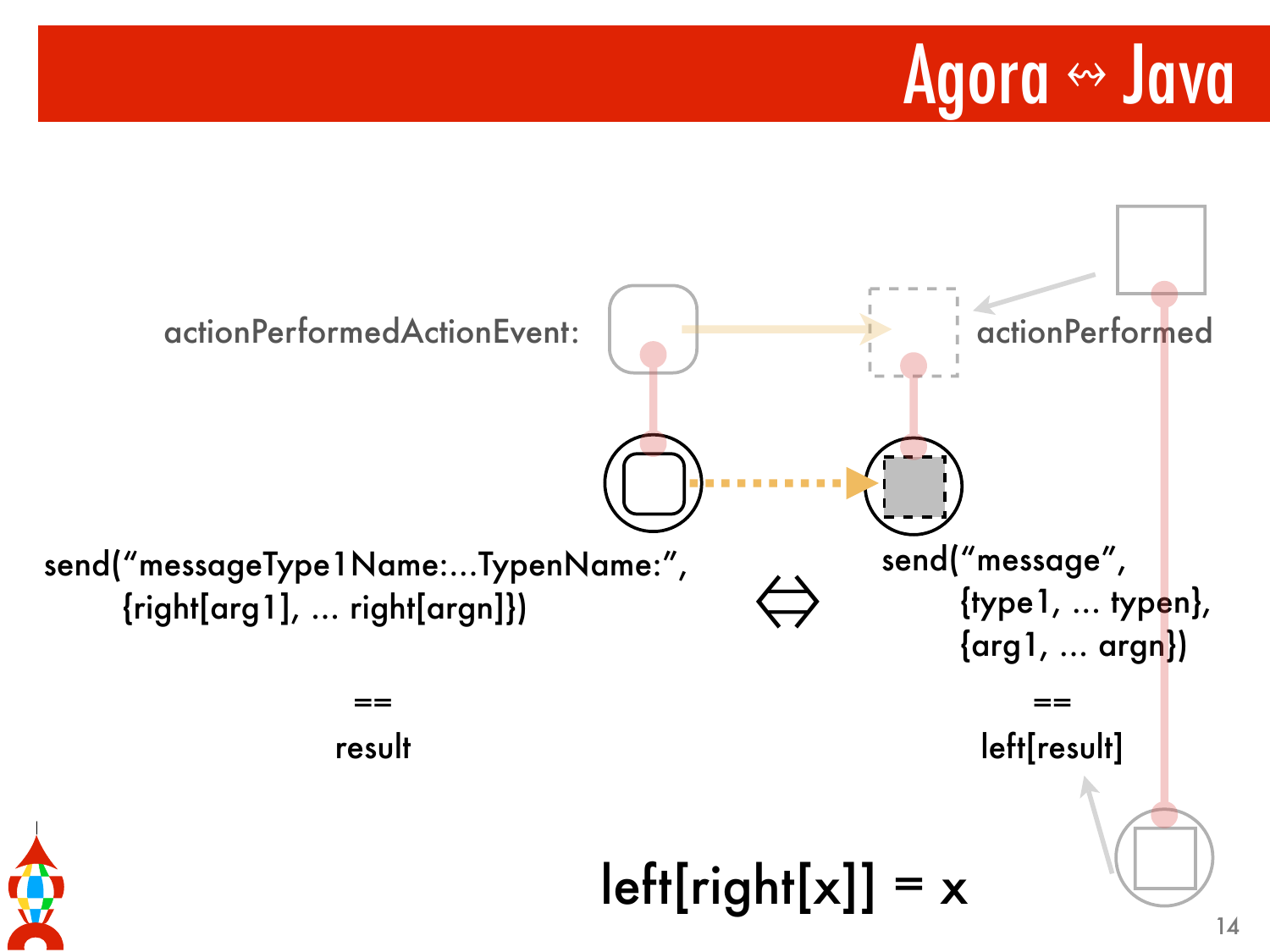# SOUL « Smalltalk



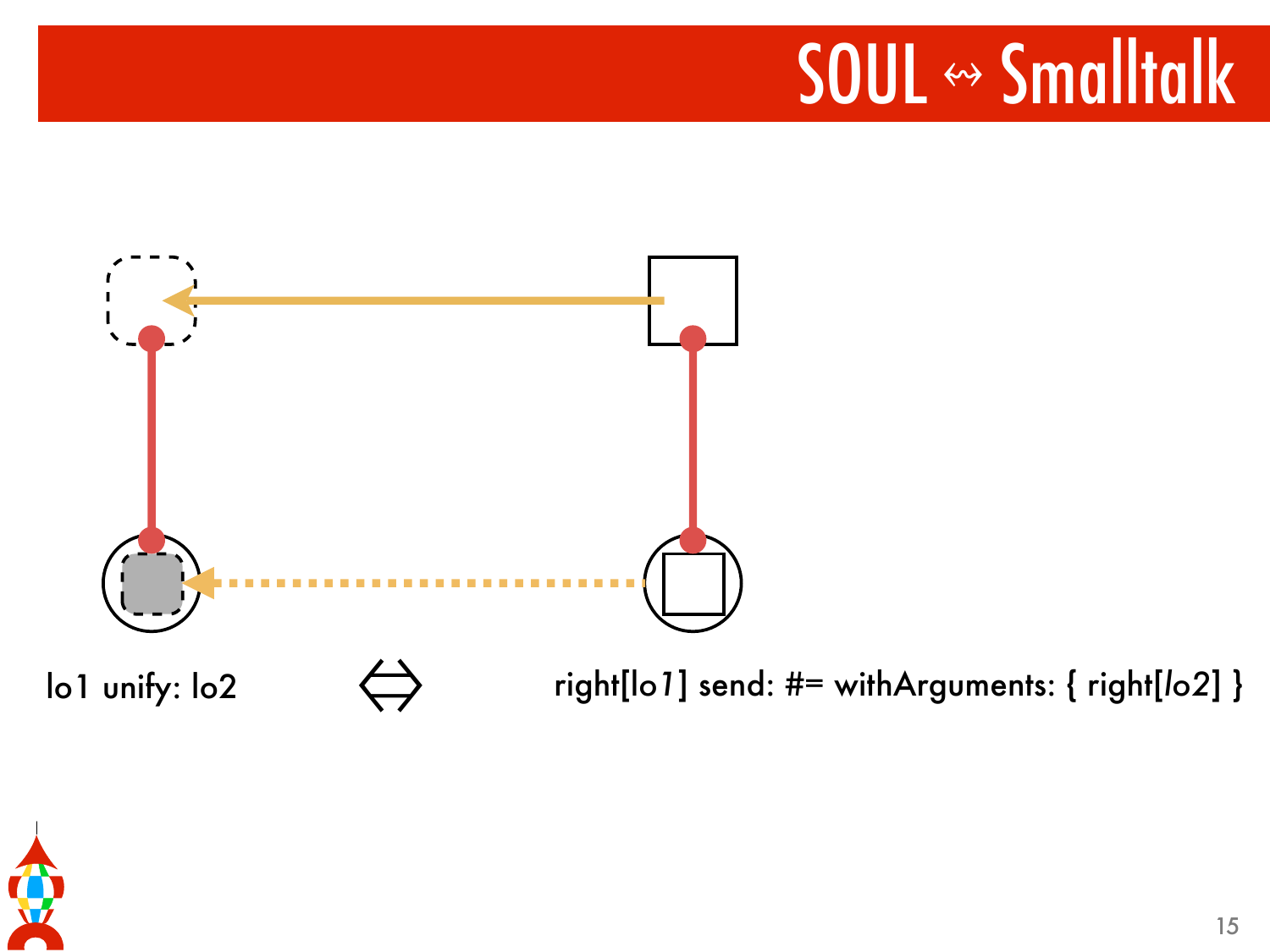### Implementation Mapping

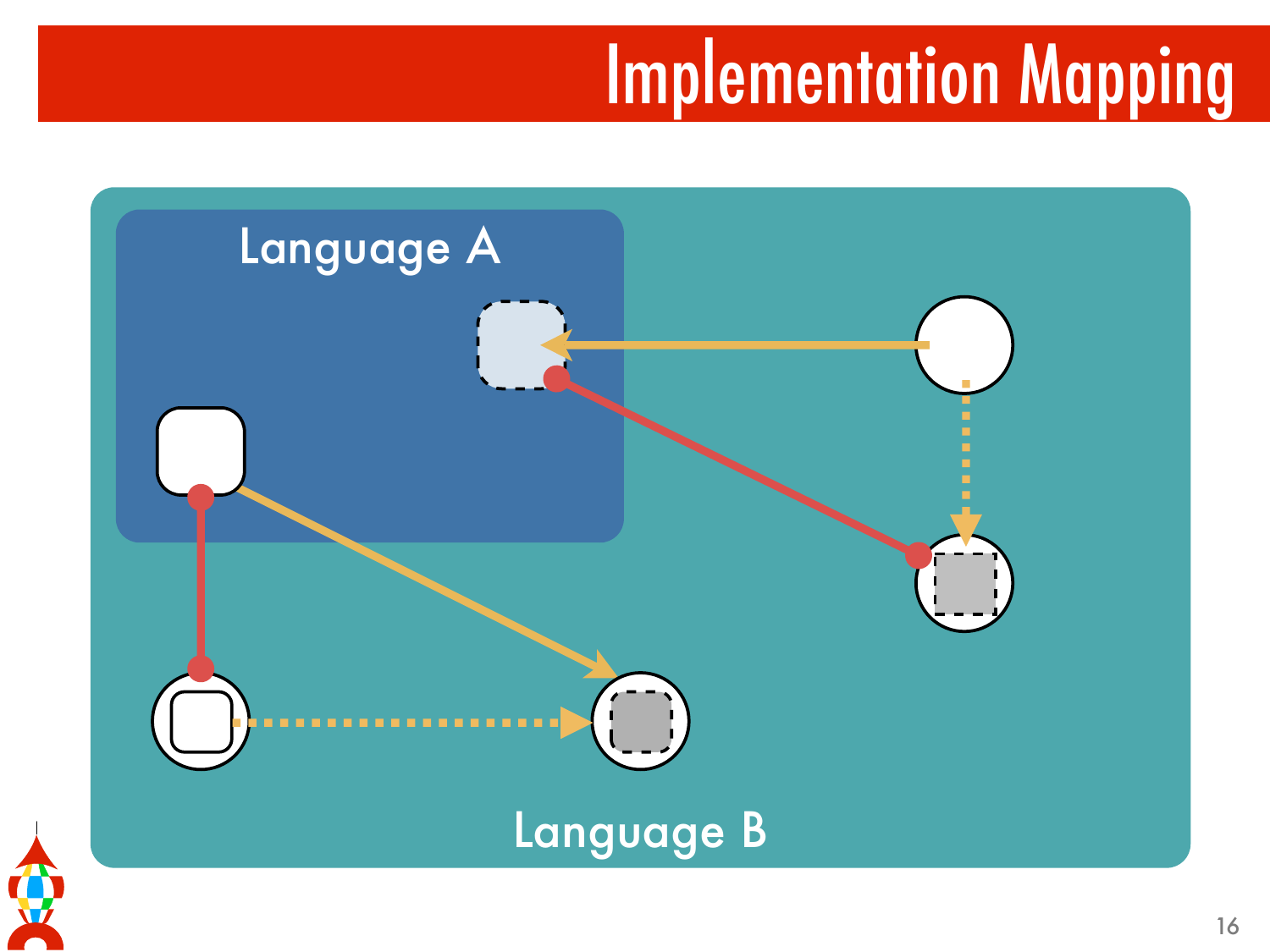### Implementation Protocol Mapping



left[receiver].send("nameType1Name:…typenName", {left[argument1], …left[argumentn]})

result

==